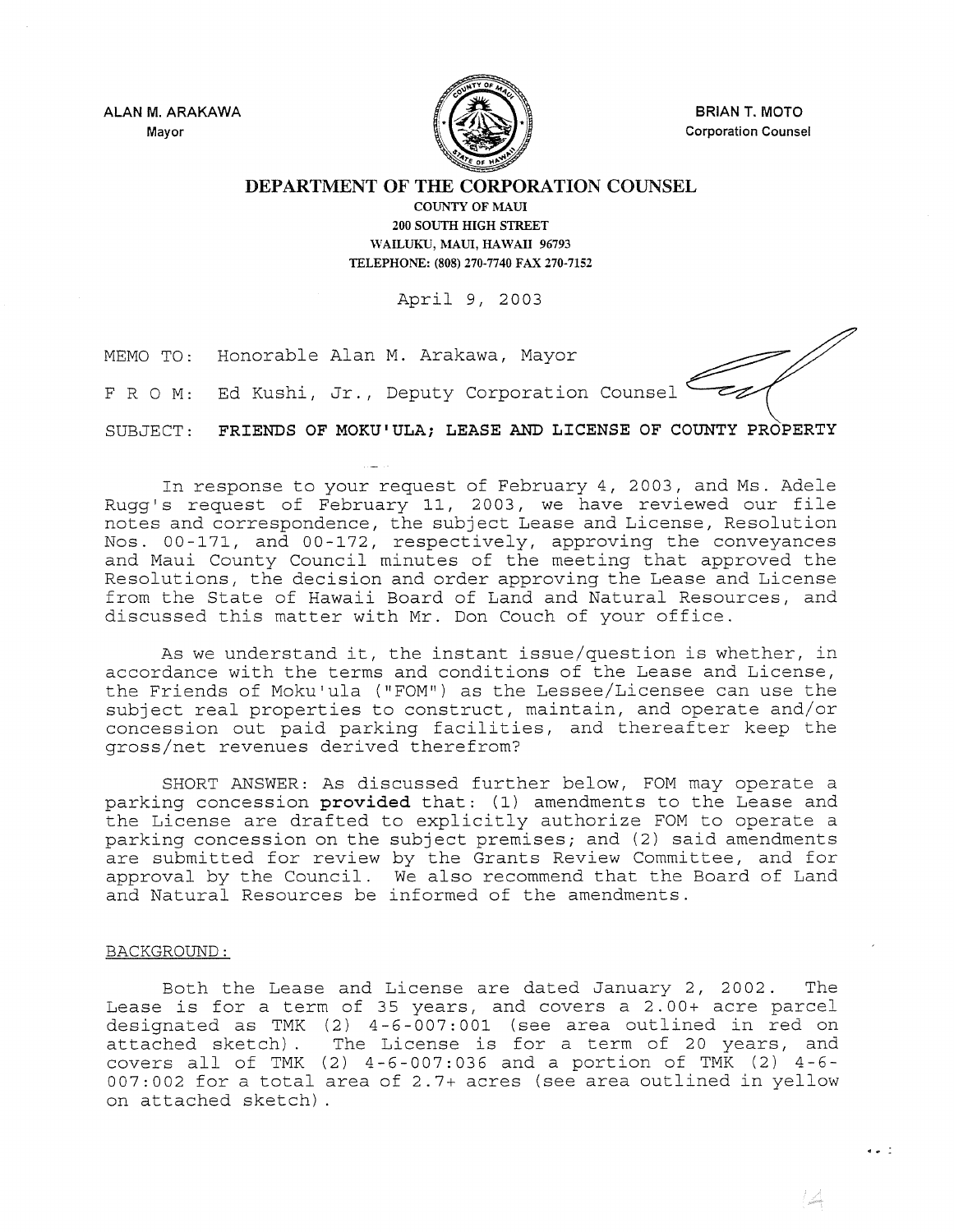Honorable Alan M. Arakawa April 9, 2003 Page 2

Both properties are owned by the State of Hawaii, but conveyed to the County by separate Executive Orders, which Orders specify the public purpose as "park purposes." The Council approved the License and Lease by resolutions dated December 1, 2000, and approval of the License and Lease was obtained from the State of Hawaii Board of Land and Natural Resources ("Board") on April 21, 2001, and August 10, 2001, respectively.

At page 6 in both the License and Lease, it states:

"10. Use of Premises. That the Licensee [Lessee] shall use or allow the Premises hereby licensed [leased] to be used solely to restore and preserve Moku'ula and the ponds of Mokuhinia. Other uses shall be subject to approval in writing by the Licensor [Lessor] and the approvait in witchig by the firechsof (hessor) and the<br>State of Hawaii through its Board of Land and Natural Resources."

Similarly, in both documents the Licensor/Lessor is defined

as:

II 'Licensor' [' Lessor') shall mean and include the County of Maui, its officers, agents and assigns. Whenever the prior written consent or approval of the 'Licensor' ['Lessor'] is required in this license [lease], such consent or approval shall include, but is not limited to, the consent or approval of the Mayor, the Director of Finance, the Director of Housing and Human Concerns, and the Director of Parks and Recreation." (Section 30, B, at page 16 of the License; Section 31, B, at page 16 of the Lease.)

Although there is no specific authorization concerning a parking lot in the "Use of Premises" sections, the Lease does contain a separate provision at Section 17, beginning at page 9, which states:

"17. Lessee shall construct a parking area on the premises to replace the parking area on TMK  $(2)$  4-6-007:por.036, which is subject to a License to Lessee. Such replacement parking area shall be at least equivalent to the area and construction of the parking area being replaced and shall comply with all applicable ordinances. Before construction, Lessee shall submit the plans and specifications to Lessor and the State of Hawaii through its Chairperson of the Board of Land and Natural Resources for their respective approval."

There is no similar or comparable section or authorization in the License concerning parking.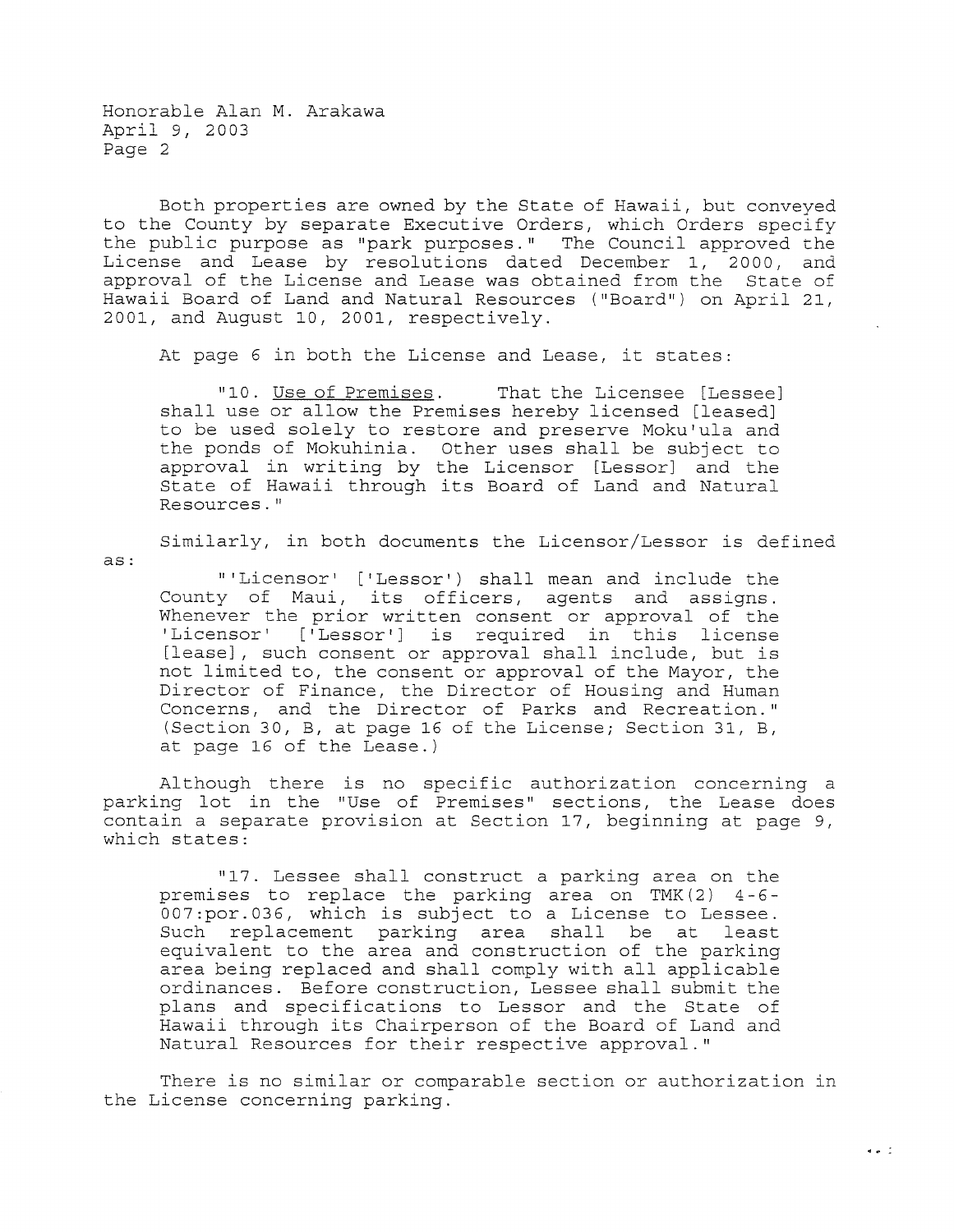Honorable Alan M. Arakawa April 9, 2003 Page 3

In approving the Lease at its August 10, 2001 meeting, the Board under "Remarks", acknowledged:

"The lease agreement will allow for the restoration of ancient royal fishponds that were covered in the early 1900's because of mosquito infestation. The subject area currently is used as a parking lot for the Malu-Ulu-o-Lele Park and will continue to be primarily a parking lot for the Friends of Moku'ula. The propose *[sic]* use will be consistent with the purpose of the set aside."

There is no mention or remark regarding parking in the Board's April 14, 2001 approval of the License.

In reviewing the minutes of the Council meeting of December 1, 2000, at which Resolution Nos. 00-171 and 00-172 were passed, we found no specific discussion concerning use of the premises for parking, paid and/or free, and no explicit authorization for grant of a parking concession. Rather, as discussed above, the Lease and the License reference the use of the subject premises "solely to restore and preserve Moku' ula and the ponds of Mokuhinia." The Lease and License do not address the operation by FOM of a parking concession involving the collection of parking fees from members of the public. According to the Council Budget and Finance Committee meeting minutes of January 30, 2001, and the resultant Committee Report No. 01-6 dated February 16, 2001, Council was informed by FOM (after its Lease and License had already been approved) of FOM's desire to conduct a parking concession to generate revenue for its proposed operations.

## DISCUSSION:

Leases, licenses, rental, and/or concessions of County property are generally awarded in accordance with Chapter 3.40, Maui County Code ("MCC"), wherein specific bidding procedures are required. Section 3.40.030, MCC, defines "concession" as "the grant to a person of the privilege to conduct operations which are essentially retail in nature, involving the sale of goods, wares, obscribingly recall in medito, inverving the sare of goods, which, Section 3.40.200, MCC, specifically deems such awards that are without charge or at a charge below fair market value as grants of public property, and directs such awards to be considered pursuant to Chapter 3.36, MCC, entitled Maui County Grants Program. Section 3.36.090, MCC, states:

**"3.36.090 Grants of real property.** The committee shall transmit to the council any request for a grant of real property, including concessions at less than fair market value, and its recommendations with respect to the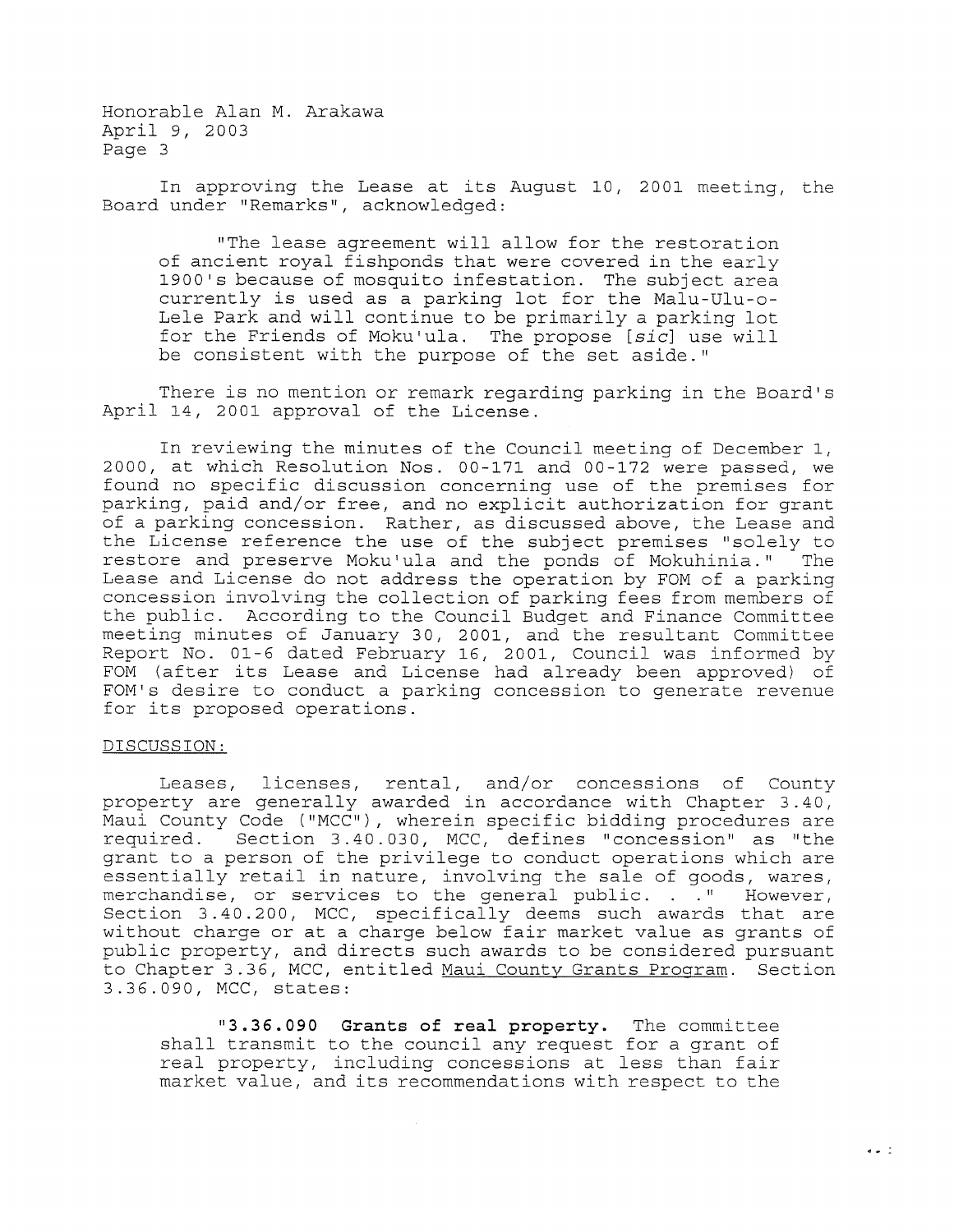Honorable Alan **M.** Arakawa April 9, 2003 Page 4

> request. The council may authorize the grant by resolution."

For State of Hawaii property set aside to a county under executive order, the county "shall be authorized to exercise all of the powers vested in the board in regard to the issuance of leases, easements, licenses, revocable permits, concessions, or rights of entry covering such lands for such use as may be consistent with the purposes for which the lands were set aside on the same terms, conditions, and restrictions applicable to the disposition of public lands, as provided by this chapter all such dispositions being subject to the prior approval of the board;  $\dots$ " Section 171-11, Hawaii Revised Statutes ("HRS").

Concessions awarded for State of Hawaii properties are covered under Chapter 102, HRS, entitled Concessions on Public Property. Similar to Chapter 3.40, MCC, above-referenced, specific bidding requirements are generally mandated. Section 102-2(a), HRS. Operation of a parking lot on state-owned or controlled property has been included in the definition of concessions. Section 102- 1(2), HRS. However, the bidding requirements of Section 102-2(a), HRS, shall not apply to:

 $I^{\text{II}}(b)$  . . .

- (5) For operation of concessions set aside without any charge;
- (9) For operation of concessions at county zoos, botanic gardens, or other county parks which are environmentally, culturally, historically, or<br>operationally unique and are supported, by operationally unique and are supported, nonprofit corporations incorporated in accordance with state law solely for purposes of supporting county aims and goals of the zoo, botanic garden, or other county park and operating under agreement with the appropriate agency solely for such purposes, aims, and goals; . . . " Section 102-2 (b), HRS.

## SUMMARY AND CONCLUSION:

Under certain circumstances, concessions on State of Hawaiiowned property conveyed to the County by executive order, including operation of a parking lot, may be permitted without complying with strict bidding procedures. Chapter 102, HRS, and Chapter 3.40, MCC. Such concessions, pursuant to a lease or license of County property without charge or for less than fair market value, are deemed grants. Chapters 3.40, and 3.36, MCC. Such leases and licenses must be approved by the State of Hawaii Board of Land and Natural Resources, and the Maui County Council. Section 171-11,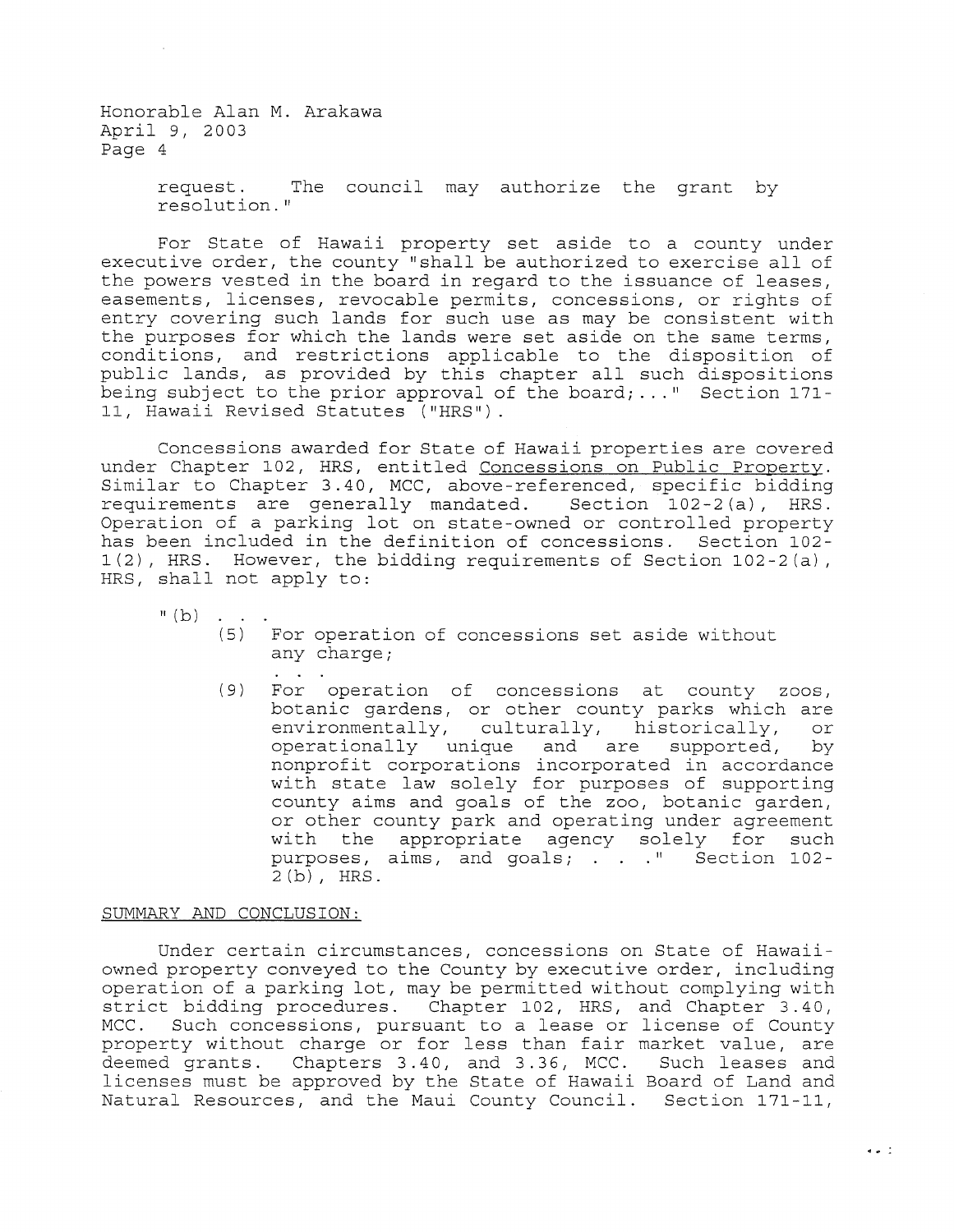Honorable Alan M. Arakawa April *<sup>9</sup>* <sup>1</sup>*2003*  Page 5

HRS, and Section 3.36.090, MCC. The subject Lease and License in favor of FOM were approved by both entities. Although the Lease allows a parking lot on TMK (2) 4-6-007:001, which parking lot is intended to replace the existing lot on TMK(2) 4-6-007: portion 036, neither the Lease nor the License explicitly granted to FOM a parking lot concession to be operated on the licensed or leased premises.

Based on the above, we conclude that the following issues and matters must be addressed and completed before the commencement of any parking concession by FOM:

- A. FOM should submit to County information clarifying the following:
	- 1. The time frame/duration of the location of the parking concession on the licensed premises *(i.e.* <sup>1</sup> TMK 4-6-007: 036 and portion 002) .
	- 2. The time/frame duration of the relocation of said parking concession to the leased premises  $(i.e.,$  TMK  $4-6-007:001)$ .
	- 3. As represented to the Council, the accommodation and logistics thereof of not charging parking to park users.
- B. To formally document the proposed parking concession and obtain required approvals, amendments to the Lease and License should be drafted and submitted for review by the Grants Review Committee and for approval by the Council by resolution.

Further, the State of Hawaii Board of Land and Natural Resources should be informed of the proposed parking lot concession.

Call if further discussion/clarification is needed. We apologize for the length of this memo, however, we believed a full and reflective review was warranted.

APPROVED FOR TRANSMITTAL:

 $-\sin\pi -i\Delta$  $\geq$  lai  $\sqrt{\frac{1}{N}}$ 

BRIAN T. MOTO Corporation Counsel<br>s:\ALL\ESK\Advisory\mokuula memo to mayor 2.wpd